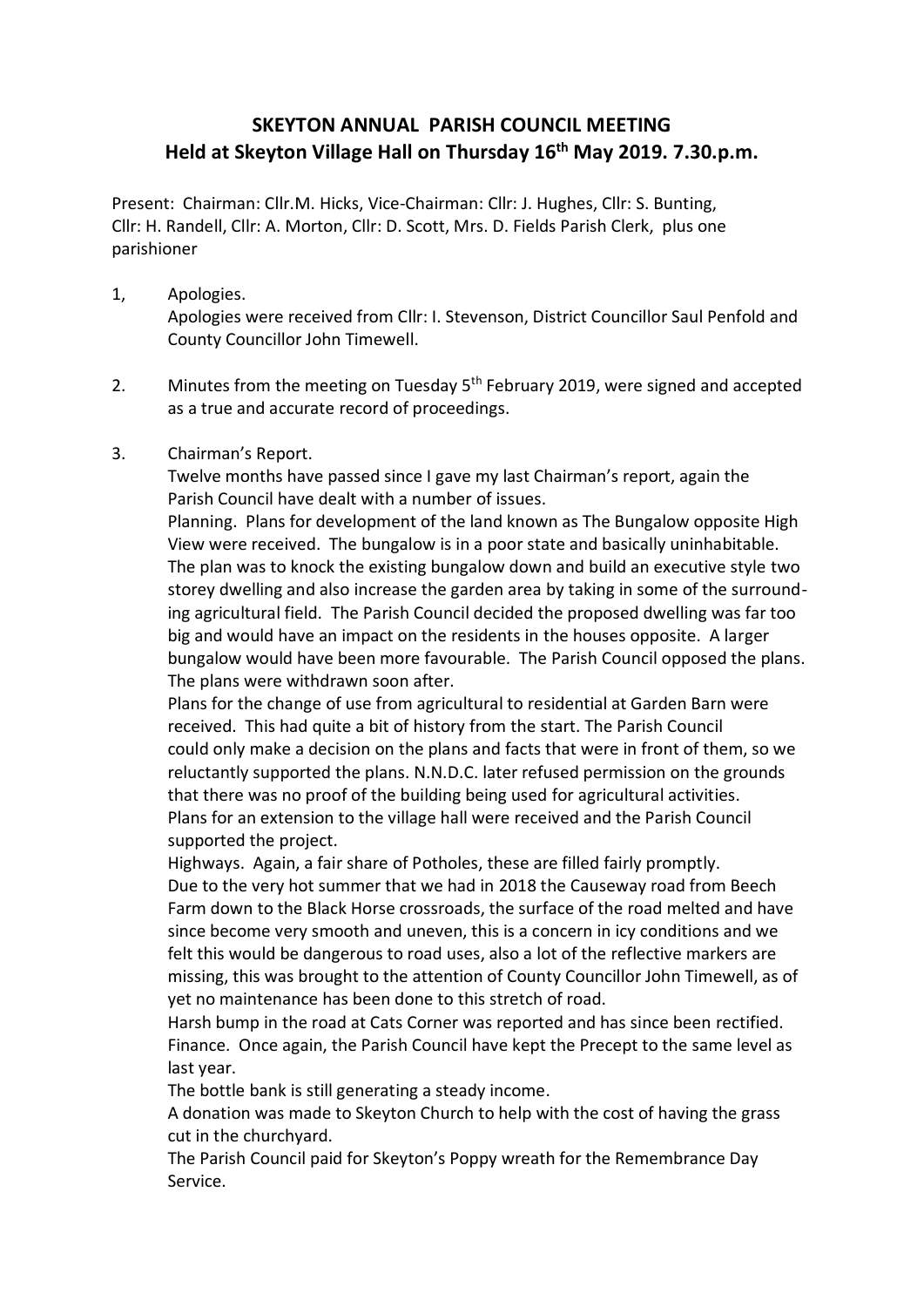The Skeyton village sign. This is ongoing. We have exhausted many avenues. Cost, appearing to be the biggest problem. I have since found a person who may come to our rescue. As the old sign is in such a sad state of repair, we have decided to have a new sign made with a design incorporating the elements of the old sign and also an element depicting the Skeyton Michaelmas Trosh. I have since found a person who is willing to design the new sign and write the computer programme so that the sign can be laser cut from sheet steel. Hopefully in the near future we will have a new sign.

Website. The Parish Council and Village Hall share the cost of the website with Skeyton Church piggy backing at no cost to them. It was decided that the cost of the hosting of the website was not value for money. Vice-Chairman Cllr: J.Hughes son Patrick have since designed a new website for the Parish Council, Village Hall and also, the Church with hosting costs split three ways, this is more cost effective. Elections. The Parish Councillor's had nomination papers to fill in. I did say at the last meeting "Do not forget to complete your nomination papers", in fact 5 Councillor's including myself failed to get our nomination papers back to N.N.D.C. before the deadline, we have since filled in another set of papers and it appears that due to a non-contested election we are still Councillor's.

I would like to "Thank-you" all for your support over the past 12 months and especially to Diane for all her hard work. Well done all.

Michael Hicks, Chairman.

## 4. Neech Loan Trust Report.

The Neech Loan Fund, which was created by a Dr.Neech in 1947 to provide loans for men or women wishing to start an agricultural or horticultural business, within a ten mile radius of North Walsham. The loan was set to be a maximum of £5000 with an interest rate of 1% to be repaid over 10 years. Over time (with the permission of the Charity Commission), the Trustees have varied and extended the terms and conditions of the loan to include all types of businesses in a wider radius.

The Trustees are comprised of one person elected by the Parish Councils of Skeyton, Banningham, Burgh with Tuttington and two persons elected by the Town Council of North Walsham, with the Town Clerk acting as Secretary. Over the past few years the capital of the fund has grown from a relatively modest sum, until today it stands at around £185,000. Despite funding a number of successful enterprises, including the creation of a multi-million pound business, recently the Trust has had the great difficulty in attracting suitable businesses and people to loan money to.

With the number of applicants steadily drying up, the Trustees have looked at ways of diversifying the type of applicants being received. These have included changes to the Loan model, to make it more relevant for today's society and learning from the experiences of other organisations.